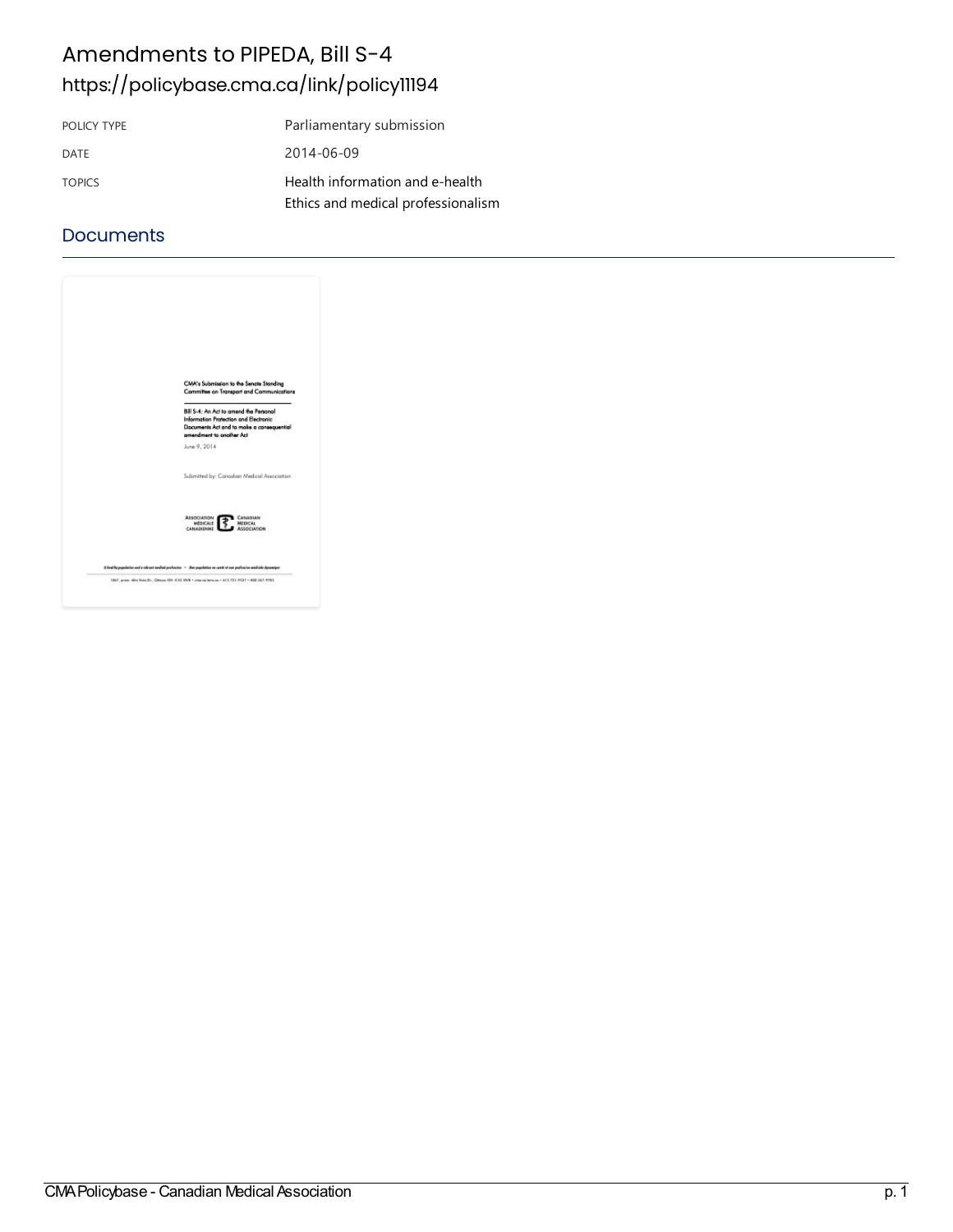### Best practices for smartphone and smart-device clinical photo taking and sharing

### <https://policybase.cma.ca/link/policy13860>

| POLICY TYPE   | Policy document                    |
|---------------|------------------------------------|
| DATE          | 2018-03-03                         |
| <b>TOPICS</b> | Health information and e-health    |
|               | Ethics and medical professionalism |

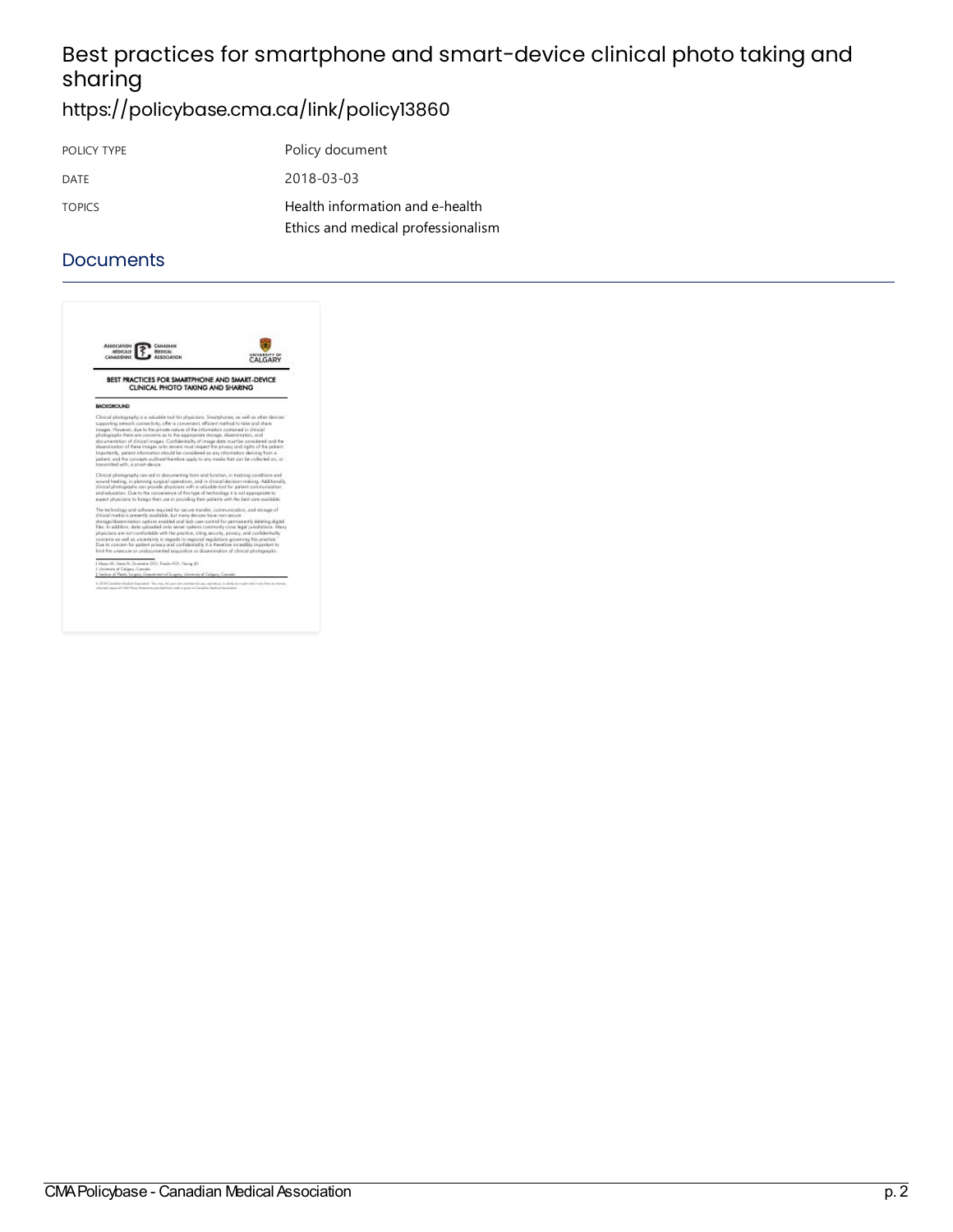### CMA Pre-budget Submission <https://policybase.cma.ca/link/policy14259>

| POLICY TYPE   | Parliamentary submission                                                                                     |
|---------------|--------------------------------------------------------------------------------------------------------------|
| <b>DATE</b>   | 2020-08-07                                                                                                   |
| <b>TOPICS</b> | Physician practice, compensation, forms<br>Health information and e-health<br>Health care and patient safety |
|               | Health systems, system funding and performance                                                               |

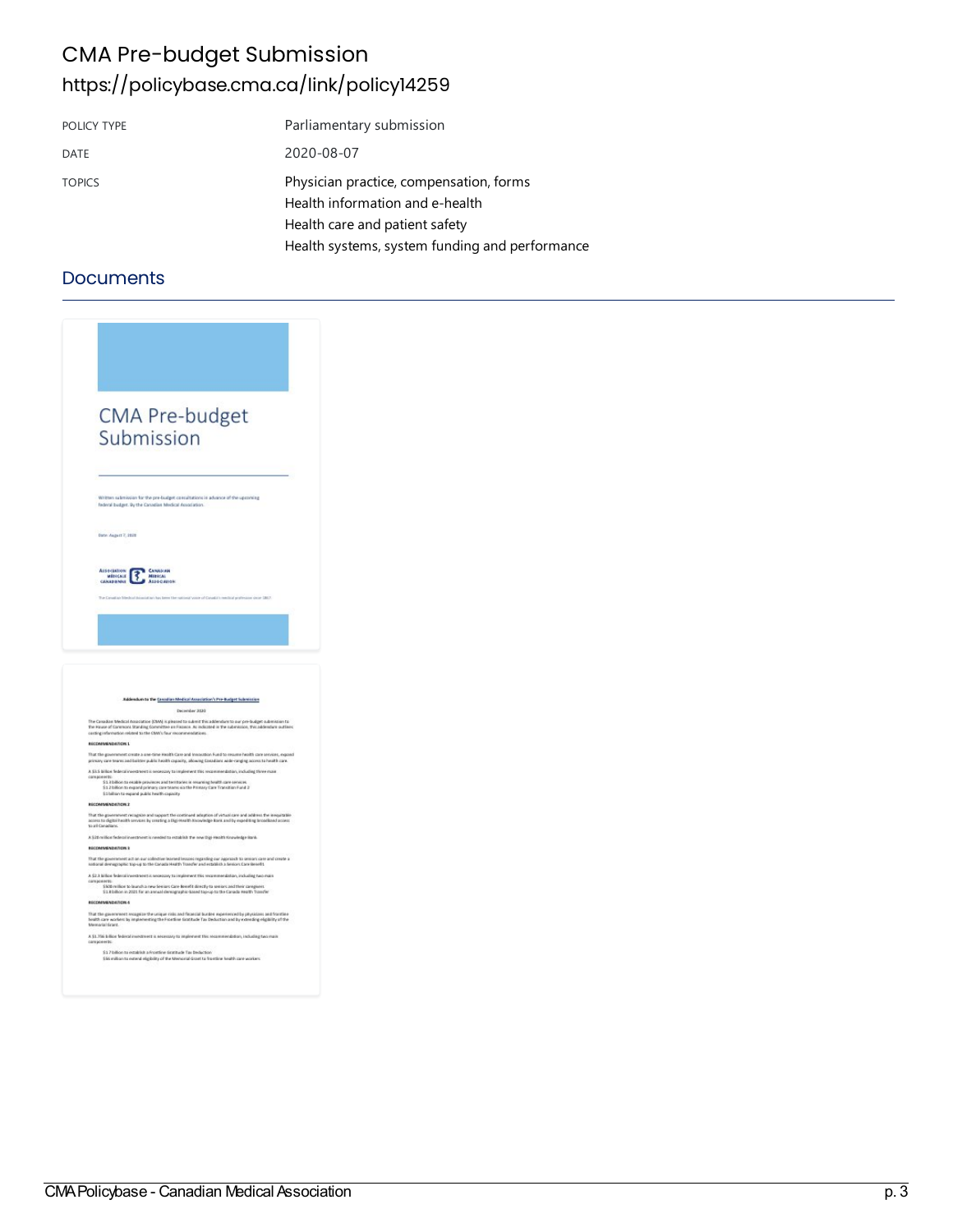## Digital Health Care and Competition - a perspective from The Canadian Medical Association

### <https://policybase.cma.ca/link/policy14444>

| POLICY TYPE   | Parliamentary submission        |
|---------------|---------------------------------|
| DATE          | 2021-06-25                      |
| <b>TOPICS</b> | Health information and e-health |

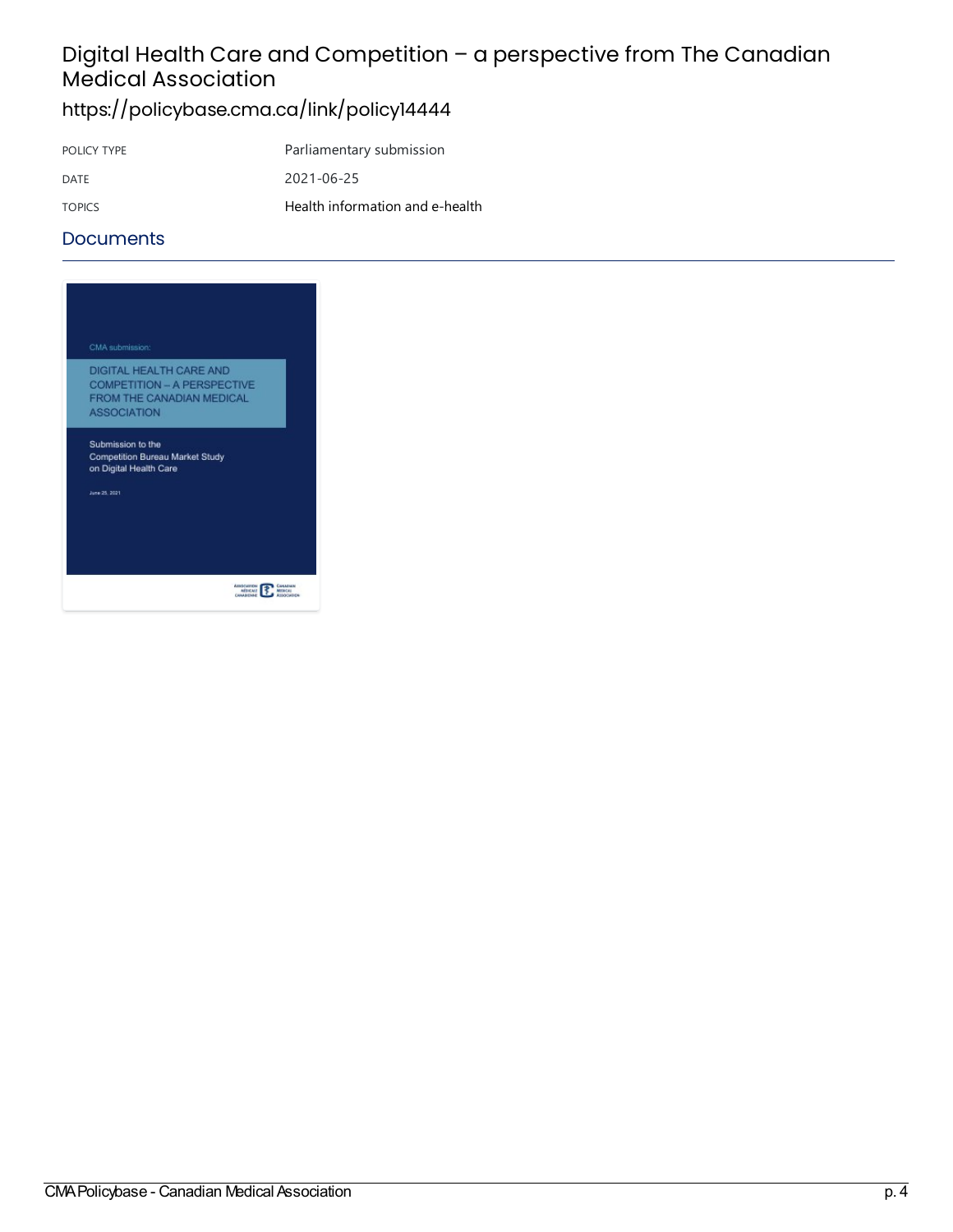### Enhancingequitableaccess tovirtualcarein Canada:Principle-based recommendations forequity <https://policybase.cma.ca/link/policy14447>

| POLICY TYPE   | Policy endorsement                                                                 |
|---------------|------------------------------------------------------------------------------------|
| DATE          | $2021 - 04 - 30$                                                                   |
| <b>TOPICS</b> | Population health, health equity, public health<br>Health information and e-health |

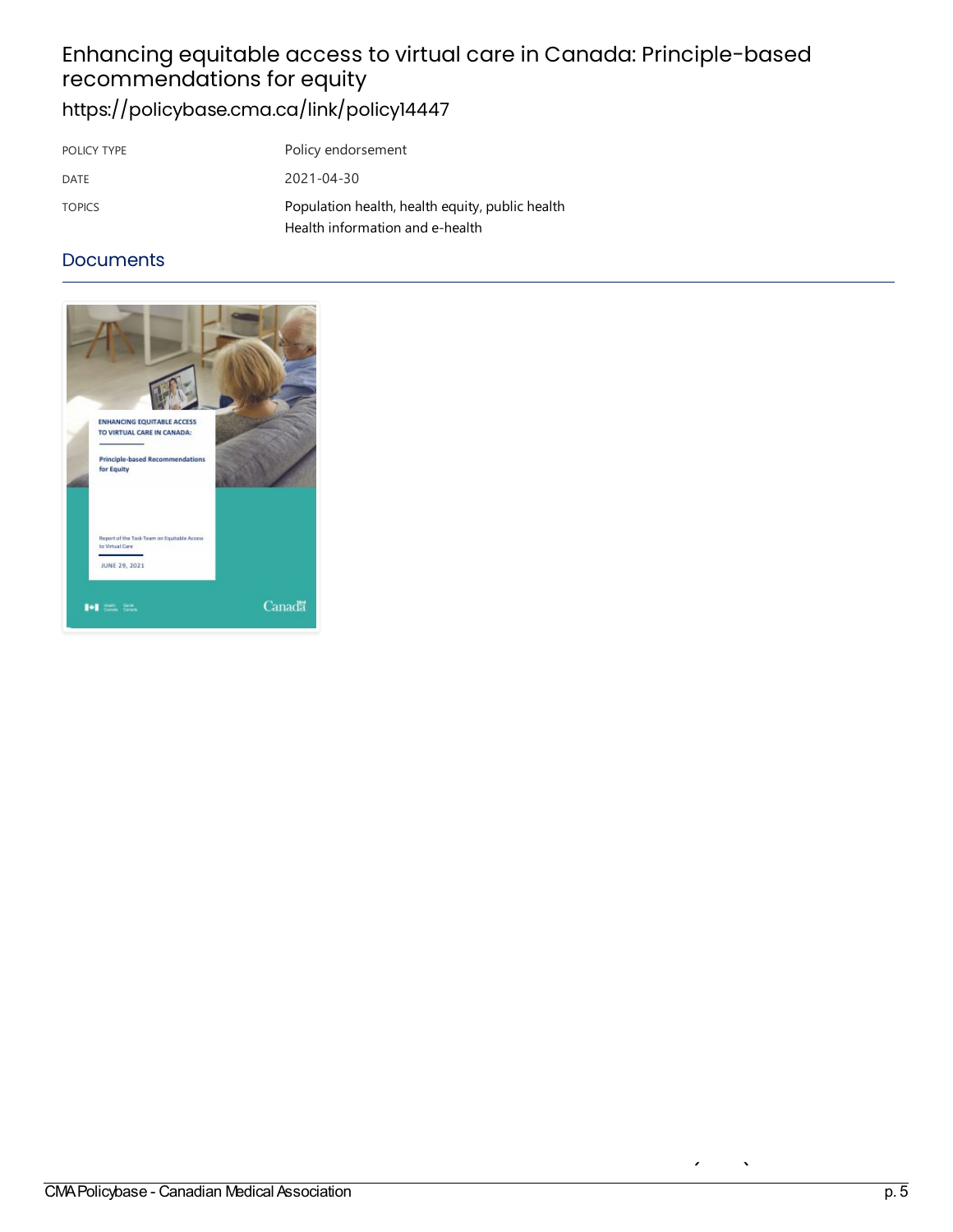# Guiding Principles for Physician Electronic Medical Records (EMR) Adoption in **Ambulatory Clinical Practice**

### <https://policybase.cma.ca/link/policy9117>

| POLICY TYPE          | Policy document                 |
|----------------------|---------------------------------|
| <b>LAST REVIEWED</b> | 2019-03-03                      |
| DATE                 | 2008-02-23                      |
| <b>TOPICS</b>        | Health information and e-health |

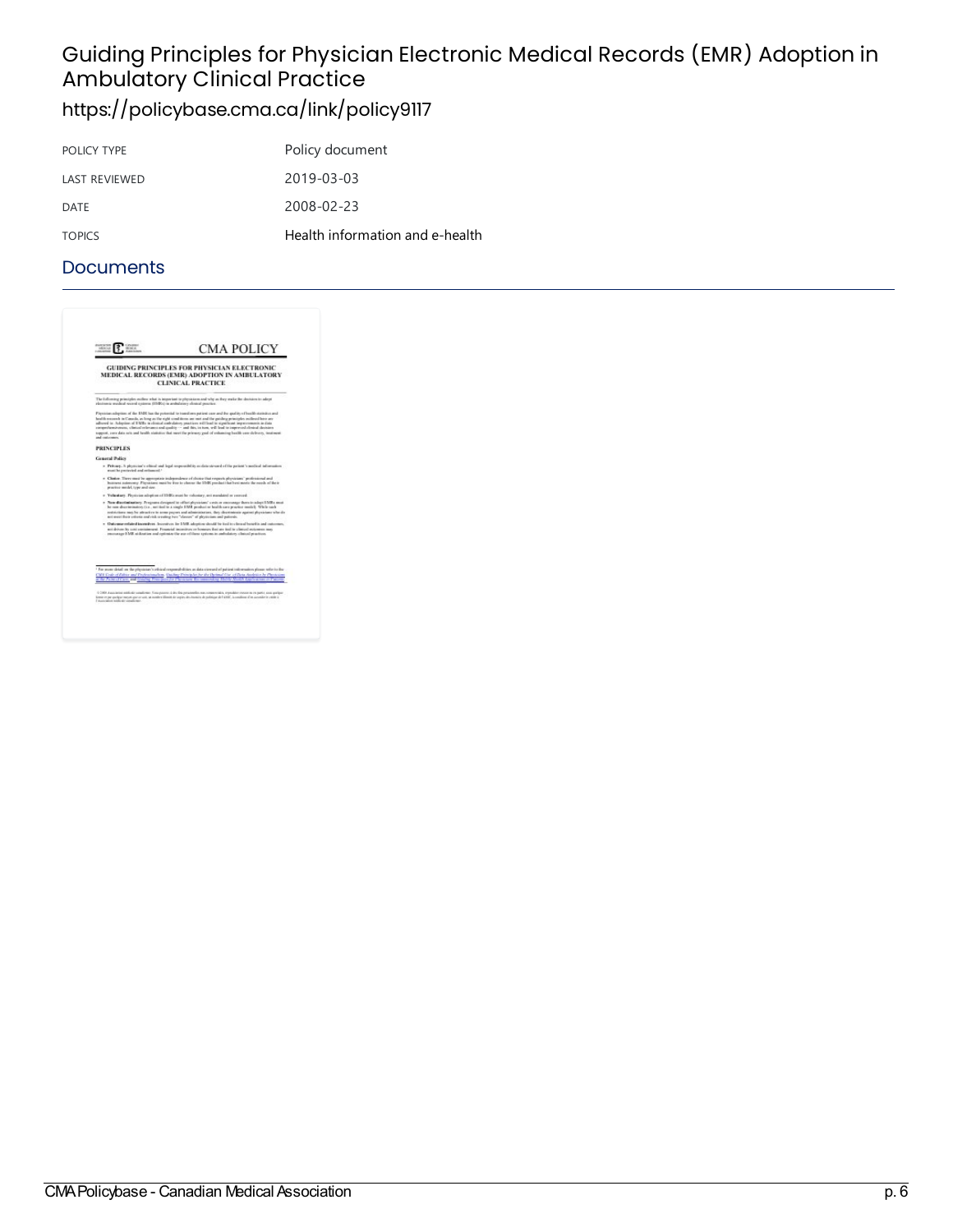### Guiding principles for physicians recommending mobile health applications to patients

<https://policybase.cma.ca/link/policy11521>

| POLICY TYPE   | Policy document                                                            |
|---------------|----------------------------------------------------------------------------|
| DATE          | 2015-05-30                                                                 |
| <b>TOPICS</b> | Health information and e-health<br>Physician practice, compensation, forms |

| GUIDING PRINCIPLES FOR PHYSICIANS<br>RECOMMENDING MOBILE HEALTH APPLICATIONS<br>TO PATIENTS                                                                                                                                                                                                                                                                                                                                                                                                                                                                                            |                                                                                                                                                                                                                                                                                                                                                                                                                                                                                                                                                                                                                                                                                                         |
|----------------------------------------------------------------------------------------------------------------------------------------------------------------------------------------------------------------------------------------------------------------------------------------------------------------------------------------------------------------------------------------------------------------------------------------------------------------------------------------------------------------------------------------------------------------------------------------|---------------------------------------------------------------------------------------------------------------------------------------------------------------------------------------------------------------------------------------------------------------------------------------------------------------------------------------------------------------------------------------------------------------------------------------------------------------------------------------------------------------------------------------------------------------------------------------------------------------------------------------------------------------------------------------------------------|
| This document is designed to provide basic information for physicians about how to essess<br>a mobile health application for recommendation to a patient in the management of that<br>potent's hooth, health care, and health care information.<br>These guiding principles build on the Canadian Medical Association's (CMA) Physician<br>Guidelines for Chiline Communication with Potteria."                                                                                                                                                                                        |                                                                                                                                                                                                                                                                                                                                                                                                                                                                                                                                                                                                                                                                                                         |
| Background<br>· Mobile health agalications, distinct<br>from regulated medical devices; may<br>be defined as an application on a<br>mobile device that is intended for use<br>is the dispects of disease or other<br>conditions, or in the cure, mitigation,<br>tractment, or prevention of disease.<br>The functions of these ppplications<br>may include:<br>o. The ability to store and track<br>information about an<br>individual or group's health.<br>or the social determinants.<br>therach.<br>o Pariodic aducational<br>information, reminders, or<br>motivational guidance; | o GPS location information to<br>direct or glert potients;<br>o. Stonekodized checklists or<br>puerticampires."<br>· Mobile health goal jostions can<br>enhance begith outcomes while<br>reitigating begith care page because<br>of their potential to improve a<br>potient's access to information and<br>cars providers. <sup>1</sup><br>· Wobile health applications are most<br>commonly used on a smart phone<br>and/ar tablet. Same may also<br>interface with readical devices.<br>. The use of mobile health.<br>applications reflects on energing<br>trand towards personalized medicine<br>and patient involvement in the<br>management of their health.<br>istorration, Br 2016, 142 million |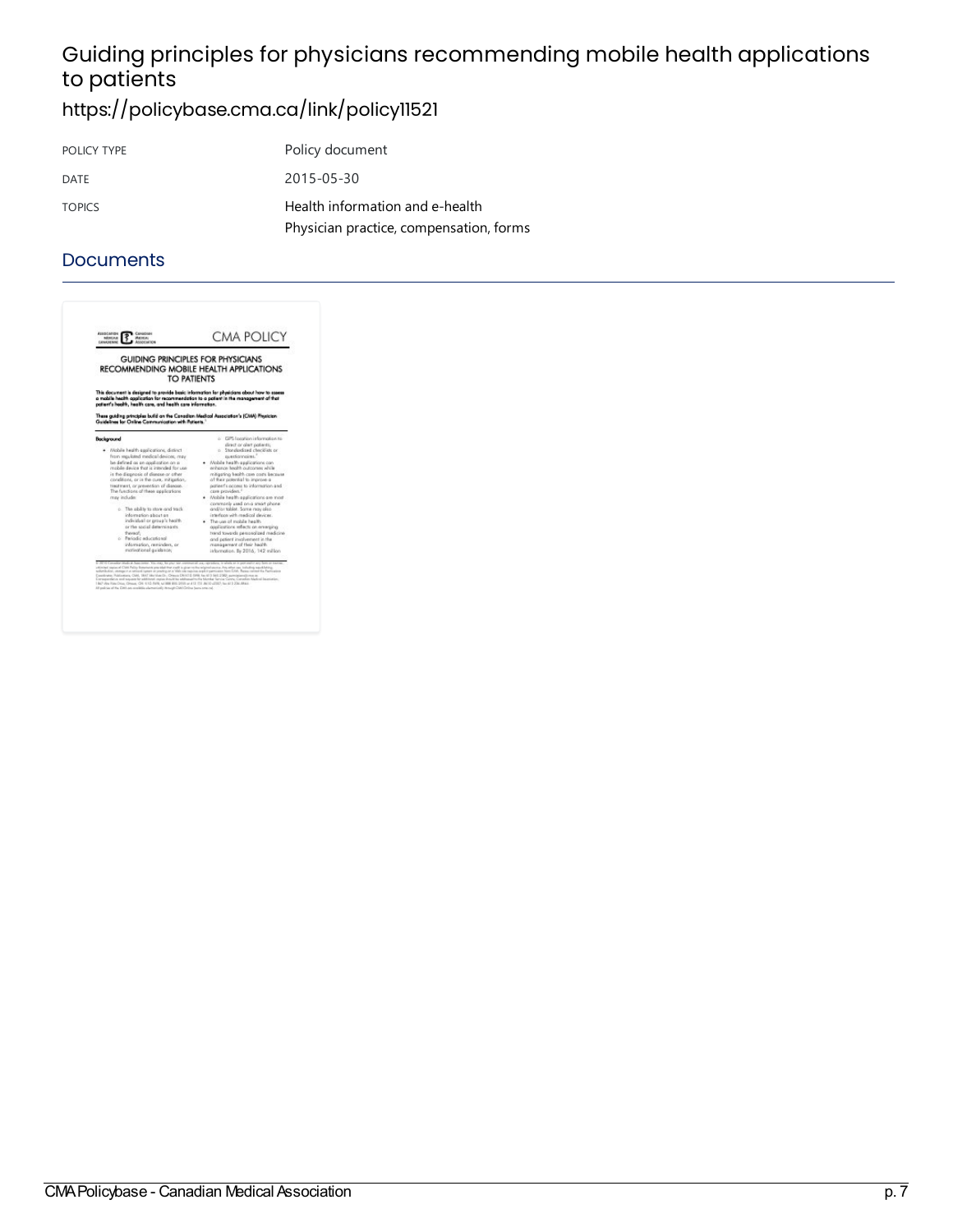### Guiding principles for the optimal use of data analytics by physicians at the point of care

### <https://policybase.cma.ca/link/policy11812>

| POLICY TYPE   | Policy document                 |
|---------------|---------------------------------|
| LAST REVIEWED | 2020-02-29                      |
| DATE          | 2016-02-27                      |
| <b>TOPICS</b> | Health information and e-health |

#### **Documents**

| Guiding Principles for the Optimal Use of<br>Data Analytics by Physicians at the Point of<br>Care                                                                                                                                                                                                                                                                                                                                                                                                                                                                                                                                                                                                                                                                                                                                                                                                                                                                                                                                                                                                                                                                                                                                                                                                                                                                                                                                                                                                                                                                              |
|--------------------------------------------------------------------------------------------------------------------------------------------------------------------------------------------------------------------------------------------------------------------------------------------------------------------------------------------------------------------------------------------------------------------------------------------------------------------------------------------------------------------------------------------------------------------------------------------------------------------------------------------------------------------------------------------------------------------------------------------------------------------------------------------------------------------------------------------------------------------------------------------------------------------------------------------------------------------------------------------------------------------------------------------------------------------------------------------------------------------------------------------------------------------------------------------------------------------------------------------------------------------------------------------------------------------------------------------------------------------------------------------------------------------------------------------------------------------------------------------------------------------------------------------------------------------------------|
| <b>Executive Summary</b>                                                                                                                                                                                                                                                                                                                                                                                                                                                                                                                                                                                                                                                                                                                                                                                                                                                                                                                                                                                                                                                                                                                                                                                                                                                                                                                                                                                                                                                                                                                                                       |
| phasicians use EMRs to onter ar retrieve clinical patient notes, and 80% use electronic tools.<br>to access laboratory/diagnostic test meals. The increased use of point-of-core tools and<br>information repealteries has resulted in the mass digitization and starage of clinical<br>information, which provides apportunities for the use of big data analytics.<br>Big data analytics may come to be understand as the process of examining clinical data in<br>EMRs cross-referenced with other administrative, demographic and behavioural data<br>sources to reveal determinants of patient health and patterns in clinical practice. Its<br>increased use way provide apportunities to develop and enhance clinical practice tools.<br>and to improve health autogmes at both point-of-care and population levels. However,<br>gives the nature of EMR use in Concelo, these opportunities may be restricted to primary<br>care proctice of this time.<br>Physicians play a central role in finding the right balance between inveraging the<br>advantages of big data analytics and protecting potient privacy. Guiding Principles for the<br>Optimal Use of Dota Analytics by Physicians at the Point of Core authors bosic<br>considerations for the use of big data projetics services and highlights law considerations<br>when responding to requests for access to EMR data, including the following:<br>* Why will date angietics be used? Will the aglety and effectiveness of potient core be<br>Tenucer rites cldug mole to bees of these aft IW Steprodus |
| G 2014 Consolide Madical Association. You create for processor communital case currently as a model and enable area from an instead<br>attituded series of CMS Publy listeness precised that a sale is given rolly adquired money. This what can including separativity,<br>solicitlicity, atempore a network spage as proving area 50th and explorational explorations from DAA. Plasma comments a Permanent<br>Constrator Publications, CMA, 1847 Mar Vues CA, Cheang CA (C D 1948, No. 6) 2 (64) 2260 permissional/crea as<br>Deregionisce and supere by additioni main doubl by addenging the Morday Santa Caree, Canadan Hadral Ignolation.<br>1 BA7 Alta Kida Driva, Omsaa, OH, 610, NHL 54 BBB 910, 2555 at of CLT17, BETO 2002, San 67 2 236 ARen.<br>10 and rise of the CMA are a radiation electronically Writight CMA Carline Jeens area cui-                                                                                                                                                                                                                                                                                                                                                                                                                                                                                                                                                                                                                                                                                                                       |

### Listening to our Patient's Concerns : Comments on Bill C 54 (Personal Information Protection and Electronic Document Act) : Submission to the House of Commons Standing Committee on Industry

<https://policybase.cma.ca/link/policy1980>

| POLICY TYPE   | Parliamentary submission                                                                                |
|---------------|---------------------------------------------------------------------------------------------------------|
| LAST REVIEWED | 2019-03-03                                                                                              |
| DATE          | 1999-03-18                                                                                              |
| <b>TOPICS</b> | Health care and patient safety<br>Health information and e-health<br>Ethics and medical professionalism |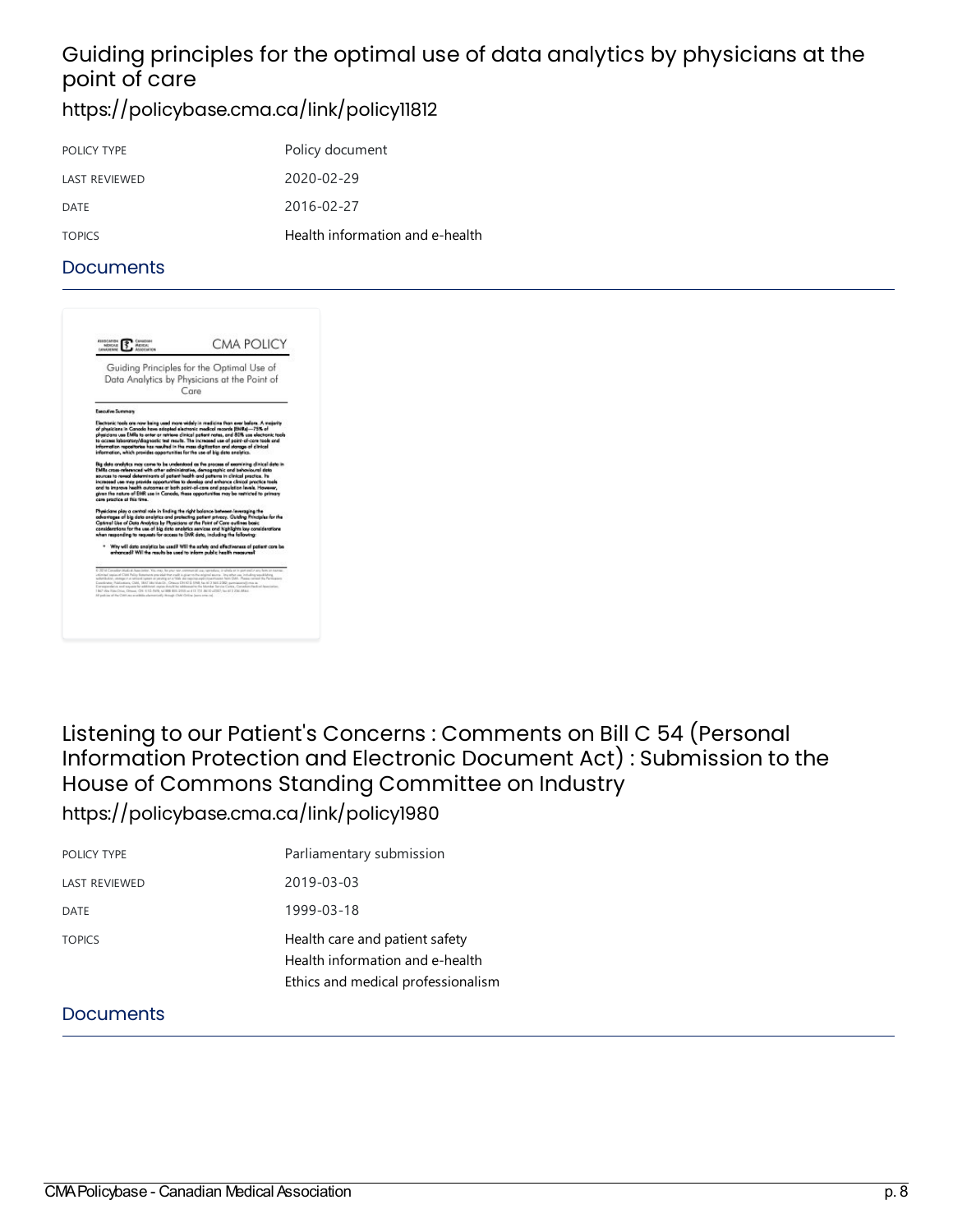

"Listening to our Parison's Concerns"

Comments on BiH C 54  $$\rm \,$  Presenties and Electronic Decement Act) (Personal Information Presenties and Electronic Decement Act) Submission to the Heuse of Commons Standing Committee on Industry March 18, 1999

#### **Executive Summary**

Over the largest CMA has been<br>encompany concerned for debate on the issues of the states of the largest<br> $\mathcal{O}(A)$  has been expected to the constant of the state<br>of the state of the constant of the state of the state of t

From or all injegrates are specially by its collected was and show<br>bounded in inferred with the special by the context. These coloring to both<br>the inferred scenario developed the special context in the condition<br> $\alpha$  of t

distinct rules. <br> Unitative formulations can be a later computed and particular constraints on the later<br>of the construction of the constraints of the constraints of the constraints<br> $\mu$  and the construction of the constr

Not all purposes for the collection and use of health information are equal. Collection and use beyond the themportic context develops and pipers are analysis before they are permitted to cocontrol. This C-54 falls to con

ning and the second second second second second second second second second second second second second second second second second second second second second second second second second second second second second second

atio n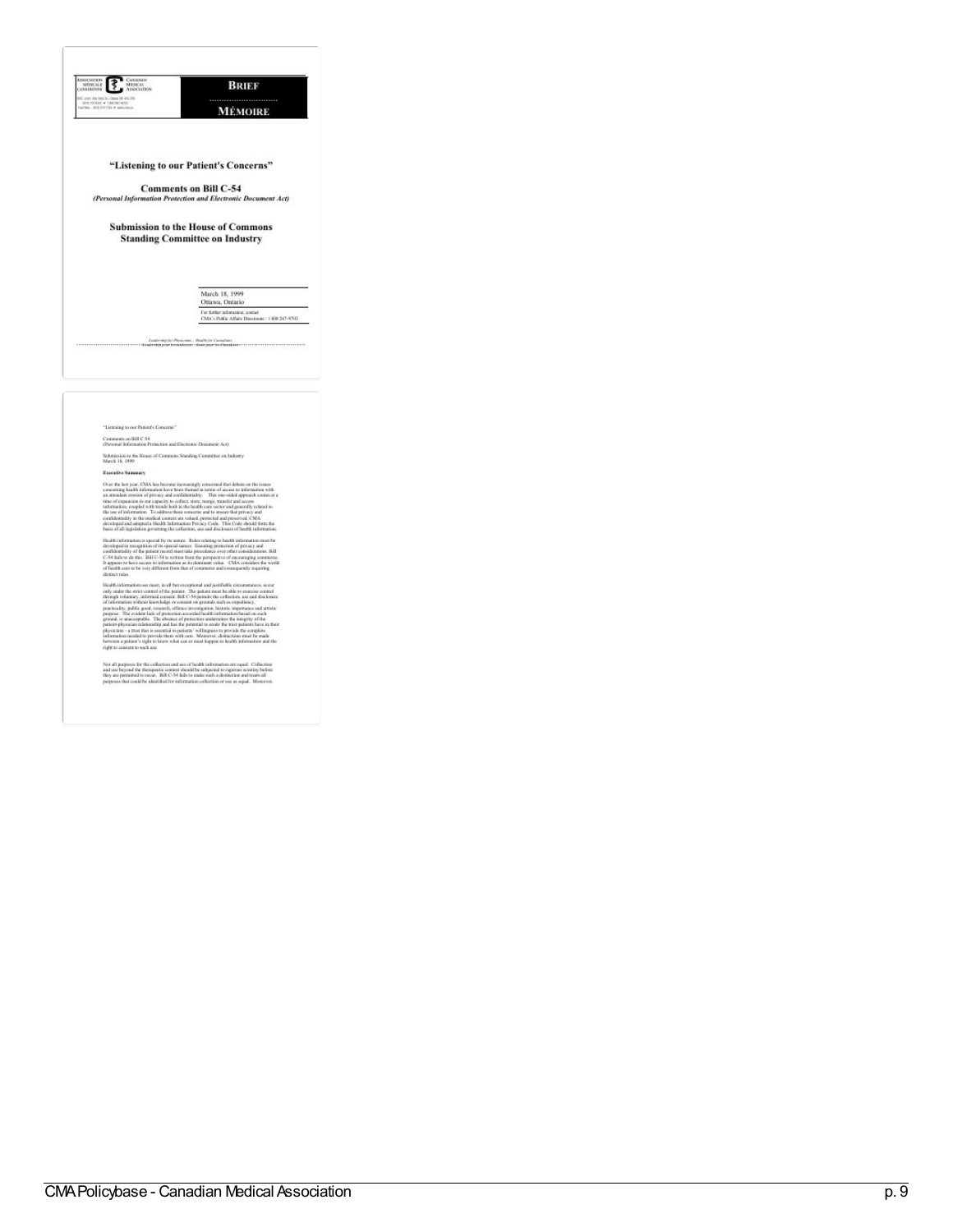### Principles concerning physician information <https://policybase.cma.ca/link/policy208>

| POLICY TYPE          | Policy document                                                       |
|----------------------|-----------------------------------------------------------------------|
| <b>LAST REVIEWED</b> | 2019-03-03                                                            |
| DATE                 | 2002-06-02                                                            |
| <b>TOPICS</b>        | Health information and e-health<br>Ethics and medical professionalism |

| <b>CMA POLICY</b><br>PRINCIPLES CONCERNING PHYSICIAN INFORMATION<br><b>The Reader</b>                                                         |                                                                                                                                                      |  |
|-----------------------------------------------------------------------------------------------------------------------------------------------|------------------------------------------------------------------------------------------------------------------------------------------------------|--|
|                                                                                                                                               |                                                                                                                                                      |  |
| Observation links (three permanental manufacturers) and Col. 1794.<br>Observe MPC ADAL PEAK Annie MRS APPEAR AS AN ENGINEERING AND A REPORTED | Correspondence and respons for solidated explorational to determine to the Member Service County Countries Medical dramatisms, 1967 Max Elera Drive, |  |
|                                                                                                                                               | TARE PURSE, 20 JUNE 16714.                                                                                                                           |  |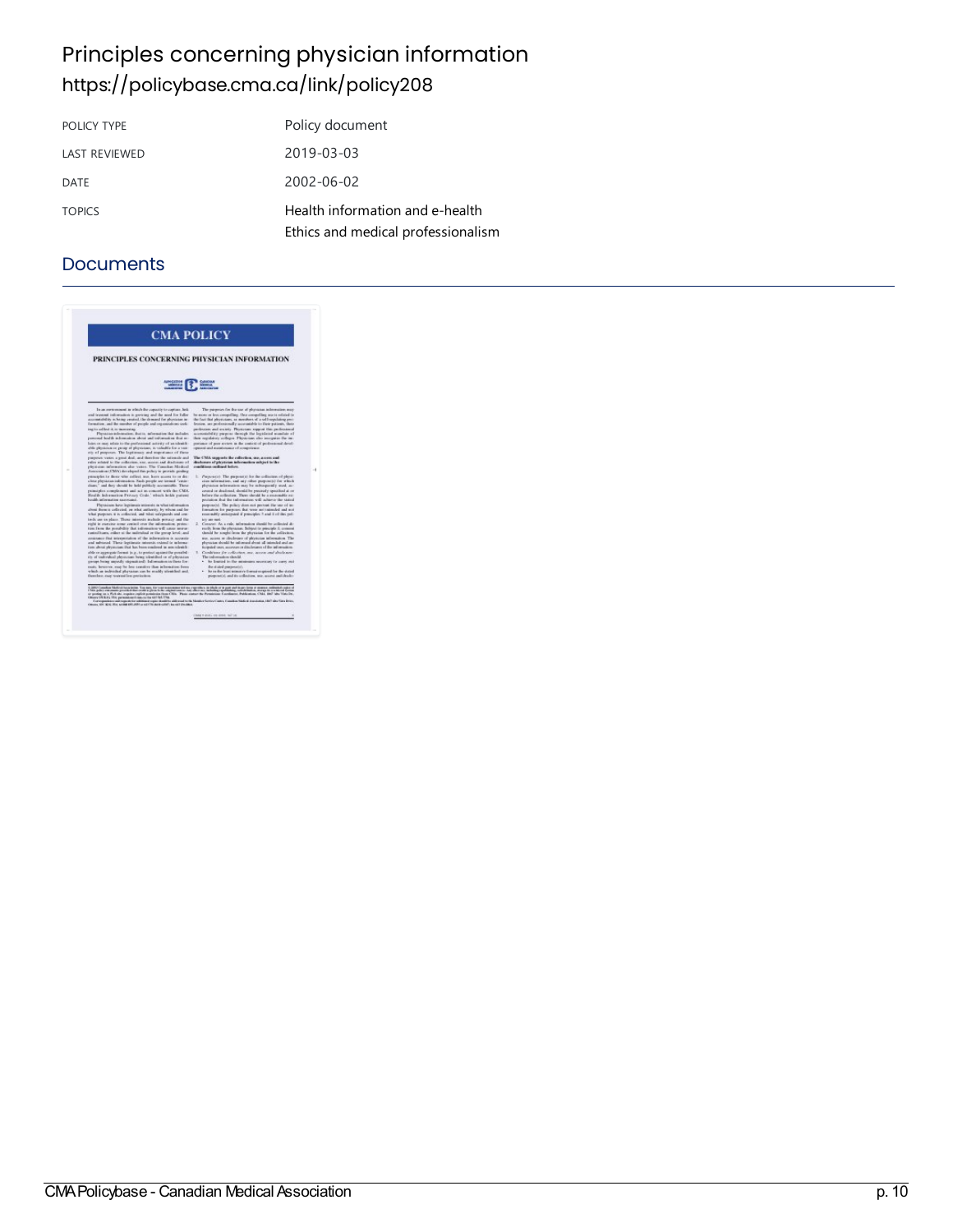### Principles for the protection of patient privacy <https://policybase.cma.ca/link/policy13833>

| POLICY TYPE   | Policy document                                                                |
|---------------|--------------------------------------------------------------------------------|
| DATE          | 2017-12-09                                                                     |
| REPLACES      | PD11-03 Principles for the Protection of Patients' Personal Health Information |
| <b>TOPICS</b> | Health information and e-health<br>Ethics and medical professionalism          |

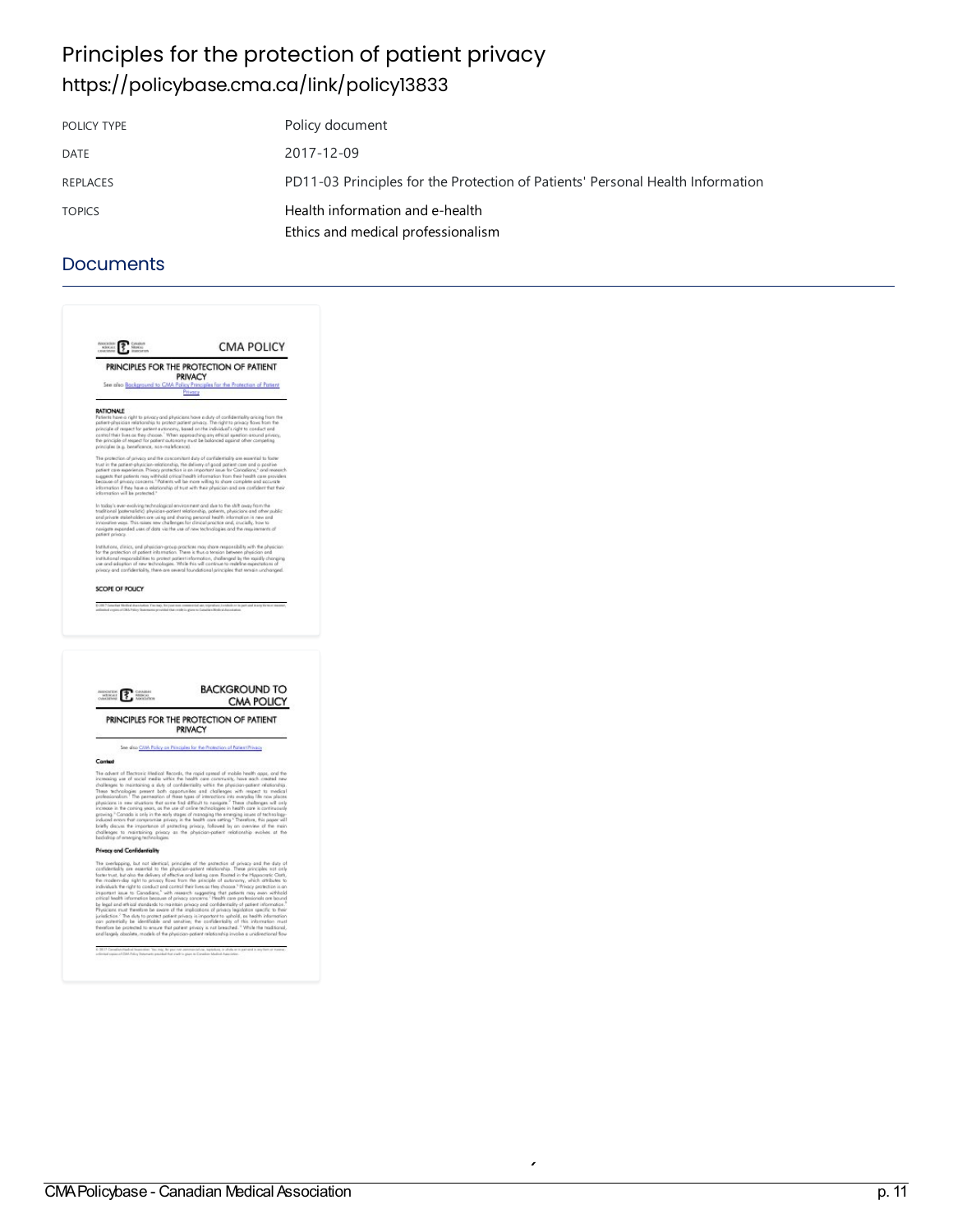### Putting Patients First : Comments on Bill C 6 (Personal Information Protection and Electronic Documents Act) : Submission to the Senate Standing Committee on Social Affairs, Science and Technology

<https://policybase.cma.ca/link/policy1979>

| POLICY TYPE          | Parliamentary submission                                             |
|----------------------|----------------------------------------------------------------------|
| <b>LAST REVIEWED</b> | 2019-03-03                                                           |
| <b>DATE</b>          | 1999-11-25                                                           |
| <b>TOPICS</b>        | Ethics and medical professionalism<br>Health care and patient safety |
|                      | Health information and e-health                                      |

| CASADIAN<br>ASSOCIATION<br>ASSOCIATION <b>CANONICAL CANONICAL ASSOCIATION</b><br>18 post electricial (Chies de Vision)<br>1825 co-richi - 1930/00/9020<br>1947 inc. (82) 231/701 - mencional | BRIEF<br>MÉMOIRE                                                                                                                                                                                                                                                                                                                                                                                                                                                                                                                                                                                                                                                                                                                                                                                                                                                                                     |  |
|----------------------------------------------------------------------------------------------------------------------------------------------------------------------------------------------|------------------------------------------------------------------------------------------------------------------------------------------------------------------------------------------------------------------------------------------------------------------------------------------------------------------------------------------------------------------------------------------------------------------------------------------------------------------------------------------------------------------------------------------------------------------------------------------------------------------------------------------------------------------------------------------------------------------------------------------------------------------------------------------------------------------------------------------------------------------------------------------------------|--|
| "Putting Patients First"<br><b>Comments on Bill C-6</b><br>(Personal Information Protection and Electronic Documents Act)                                                                    |                                                                                                                                                                                                                                                                                                                                                                                                                                                                                                                                                                                                                                                                                                                                                                                                                                                                                                      |  |
|                                                                                                                                                                                              | <b>Submission to the Senate Standing Committee</b><br>on Social Affairs, Science and Technology                                                                                                                                                                                                                                                                                                                                                                                                                                                                                                                                                                                                                                                                                                                                                                                                      |  |
|                                                                                                                                                                                              |                                                                                                                                                                                                                                                                                                                                                                                                                                                                                                                                                                                                                                                                                                                                                                                                                                                                                                      |  |
|                                                                                                                                                                                              | Nov. 25 1999<br>Ottawa, Outario                                                                                                                                                                                                                                                                                                                                                                                                                                                                                                                                                                                                                                                                                                                                                                                                                                                                      |  |
|                                                                                                                                                                                              | For further information, contact<br>CMA's Public Affairs Disposante: 1 880 287-9703.                                                                                                                                                                                                                                                                                                                                                                                                                                                                                                                                                                                                                                                                                                                                                                                                                 |  |
| .<br>Hayn                                                                                                                                                                                    | Loudership for Physicians - North for Canada<br>wheeling poor hor midicature thanking are for the                                                                                                                                                                                                                                                                                                                                                                                                                                                                                                                                                                                                                                                                                                                                                                                                    |  |
|                                                                                                                                                                                              |                                                                                                                                                                                                                                                                                                                                                                                                                                                                                                                                                                                                                                                                                                                                                                                                                                                                                                      |  |
| "Putting Patients First"<br>Comments on Bill C-6                                                                                                                                             |                                                                                                                                                                                                                                                                                                                                                                                                                                                                                                                                                                                                                                                                                                                                                                                                                                                                                                      |  |
| (Personal Information Protection and Electronic Became                                                                                                                                       | 80.40                                                                                                                                                                                                                                                                                                                                                                                                                                                                                                                                                                                                                                                                                                                                                                                                                                                                                                |  |
| Technology<br>Nav. 25 1996                                                                                                                                                                   | don to the Senate Standing Committee on Social Affairs, Science and                                                                                                                                                                                                                                                                                                                                                                                                                                                                                                                                                                                                                                                                                                                                                                                                                                  |  |
| <b>Executive Summary</b>                                                                                                                                                                     |                                                                                                                                                                                                                                                                                                                                                                                                                                                                                                                                                                                                                                                                                                                                                                                                                                                                                                      |  |
|                                                                                                                                                                                              | CMA commends the foleral government for taking this important first step that begins the<br>debiate on privacy and the presention of personal infermation. The issues are complex and<br>the interests at stake significant. CMA verloanes the opportunity to provide comments on<br>BHC-6 and hopes that its lapet will strengthen the BH by ansuring that patient privacy and<br>the confidentiality of medical records are adequately protected.                                                                                                                                                                                                                                                                                                                                                                                                                                                  |  |
|                                                                                                                                                                                              | CMA's chief concern with Bill C-6 is the inadequacy of its provisions to protect the right of<br>privacy of patients and the confidentiality of their bankh infermatios. The right of privacy<br>encompasses both the right to keep<br>and to courrise control over what subsequently happens to information we confide in triet for the purpose of receiving health case. In recent years, this right, and the ability of physicians to guarantee meaningful confid                                                                                                                                                                                                                                                                                                                                                                                                                                 |  |
|                                                                                                                                                                                              | Comparationies of health information facilitates easy transfer, deplication, liakage and controllentee of health information. Captured in electronic form, parious information is<br>potentially more useful for the purpose of providing care. However, thus captured, it also<br>becomes much more valuable and technically accessible to various fitted parks: $-$ private and public, geometrical and communical $-$ with the state of the state of the state of the state of the state of the state of the<br>health information, referred to by some commentators as 'data lear', is growing, partly as a<br>consequence of "information bangry" policy trends each as population health. There is also a<br>distarbing tendency toward "function<br>is used for another, often without concent or even knowledge of the individual concents<br>and without public knowledge or scrutiny.<br>ä |  |
|                                                                                                                                                                                              | Farthermeer, initiatives concerning health information technology tend to be dominated by<br>these who seek access to this information for exceedary parposes. From this pampecive,<br>privacy may appear less as a fundamental righ<br>we move further into the information age there is seen danger that we will become so spell-<br>bound by the promise of information commitmeters and databout linkages that we lose sight                                                                                                                                                                                                                                                                                                                                                                                                                                                                     |  |
|                                                                                                                                                                                              | $-100$<br>enna an coireann an coireann ann.<br>San Peatrachas agus Meada<br>nommen<br>Bill Cris (Pers<br>4-5. Nev. 23, 1999                                                                                                                                                                                                                                                                                                                                                                                                                                                                                                                                                                                                                                                                                                                                                                          |  |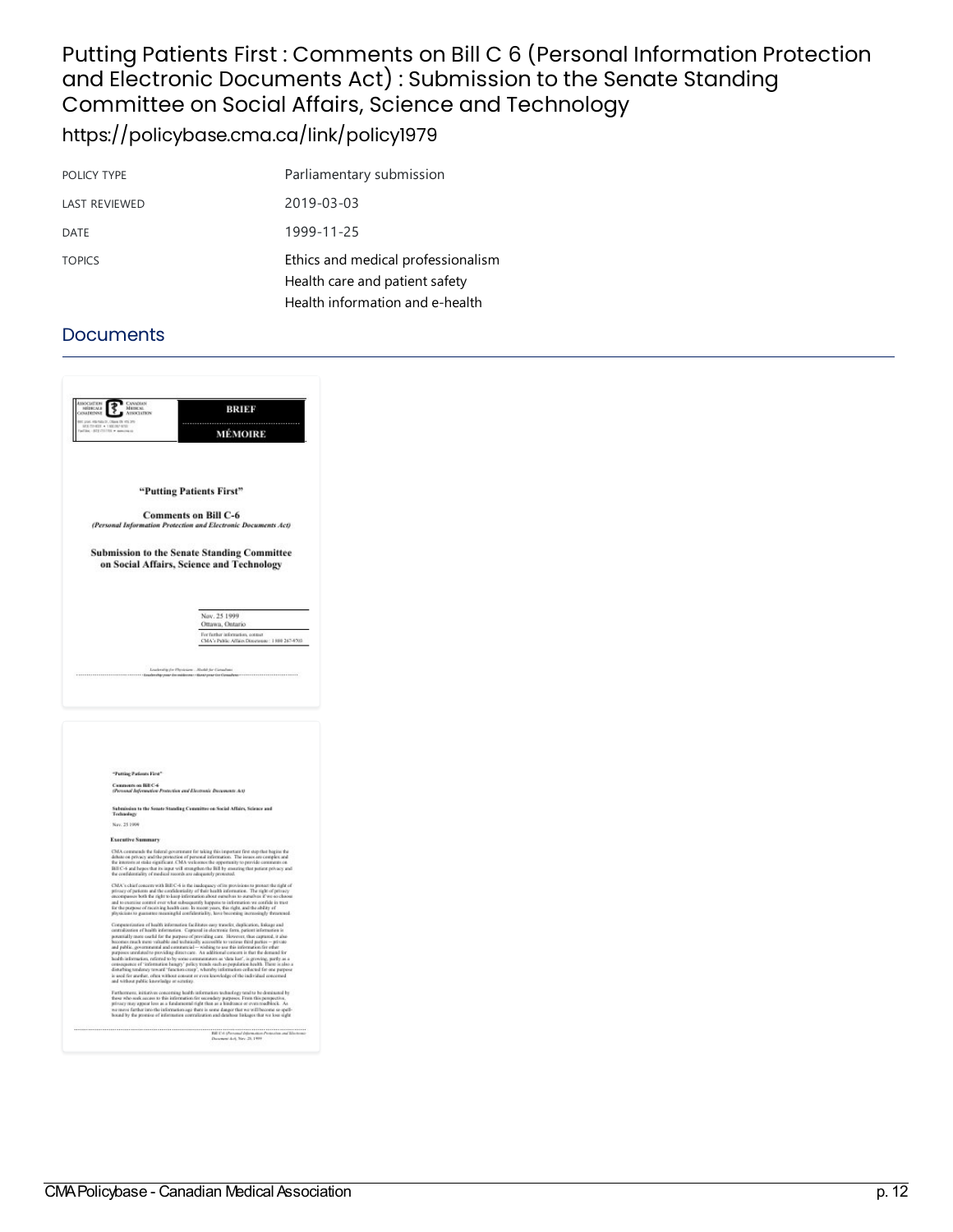### Report of the Virtual Care Task Force <https://policybase.cma.ca/link/policy14440>

POLICY TYPE Policy endorsement

DATE 2020-02-29 TOPICS Health [information](https://policybase.cma.ca/list?q=topic%253A%2522Health%20information%20and%20e-health%2522&p=1&ps=&sort=title_sort%20asc) and e-health

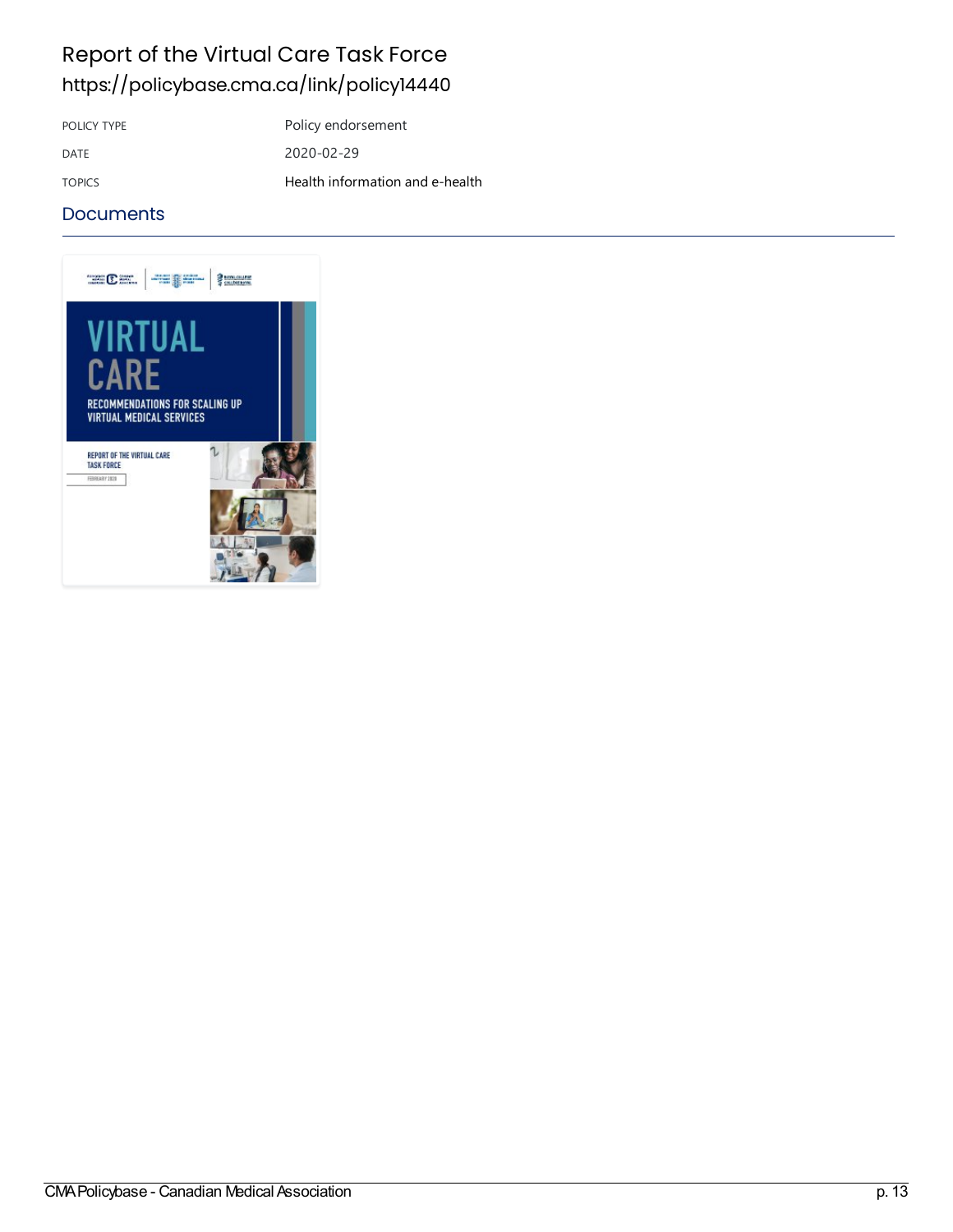### Virtual Care in Canada: progress and potential. Report of the Virtual Care Task Force

### <https://policybase.cma.ca/link/policy14470>

POLICY TYPE POLICY TYPE POLICY ENGINEERING POLICY TYPE DATE 2022-02-26 TOPICS Health [information](https://policybase.cma.ca/list?q=topic%253A%2522Health%20information%20and%20e-health%2522&p=1&ps=&sort=title_sort%20asc) and e-health